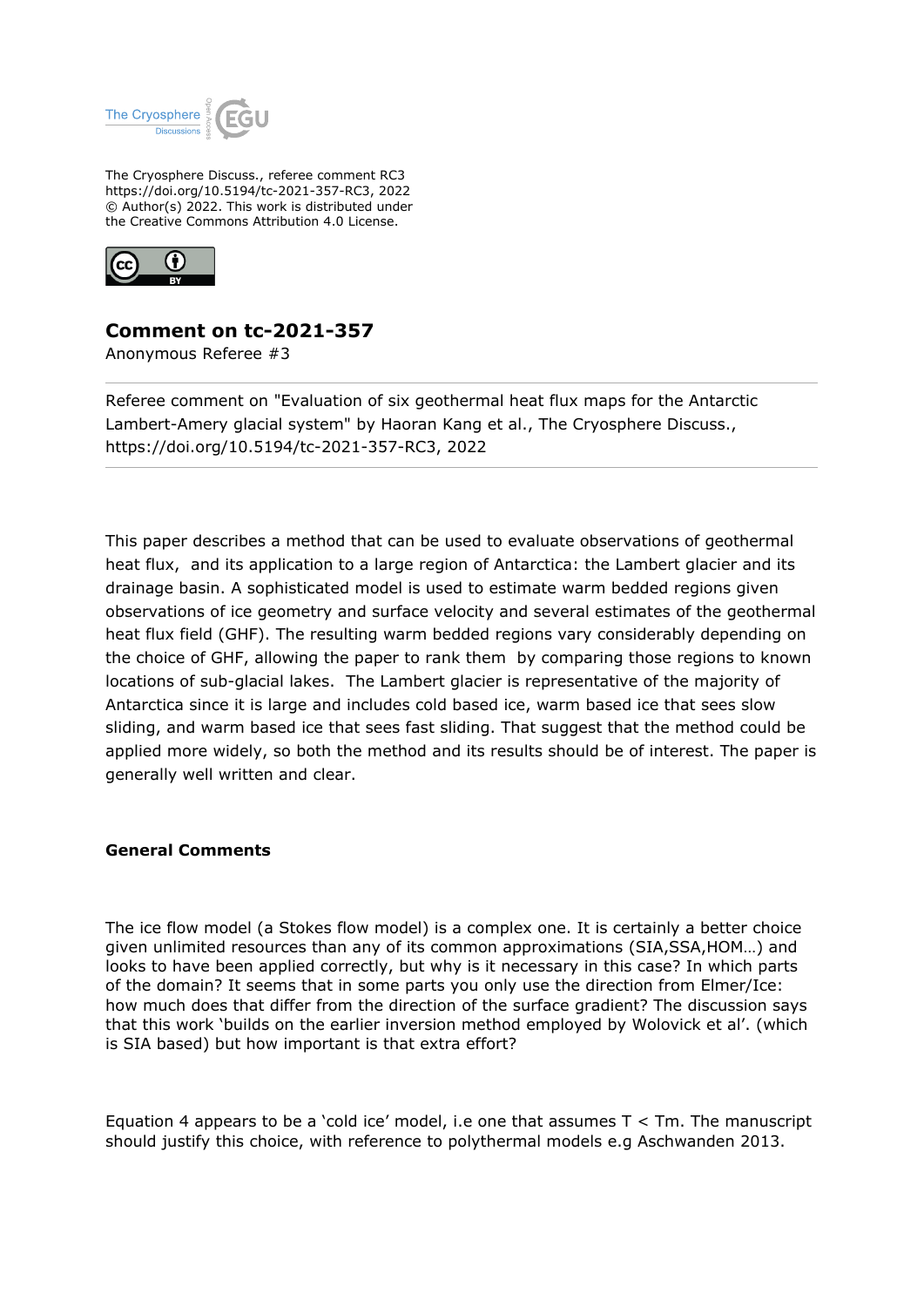Use consistent notation for vectors etc throughout.

## **Specific Comments**

L17. Are abbreviations (GHF) permitted in the abstract?

L38. "Suggesting.."? How?

L41 ice penetrating radar \*data\*

L50, infers -> implies?

L67. comments on melt-water routing seem out of place in this paragraph

L73. 'Ice sheet models are useful tools' is a matter of opinion, and not connected to the rest of the paragraph.

L97 "Hence, we make inferences" -> We state / We determine?

Section 2

L 103 and fig2 – rephrase, and draw the whole shelf /gl so that the reader can easily tell what is meant by 'half' . Related to this, in 3.3.3 explicitly state the boundary condition at this segment of lateral boundary (I assume it is the same as the other boundaries) and give a justification.

L:156 'Inverse method'- no such thing. You are solving an inverse (that is, ill-posed) problem, using (most likely) some sort of gradient based optimization method. You are also not estimating ice flow velocity and stress, but inferring the basal friction such that the model velocity best fits observations.

L158-163 – Some rewording is needed here. You don't describe the procedure that you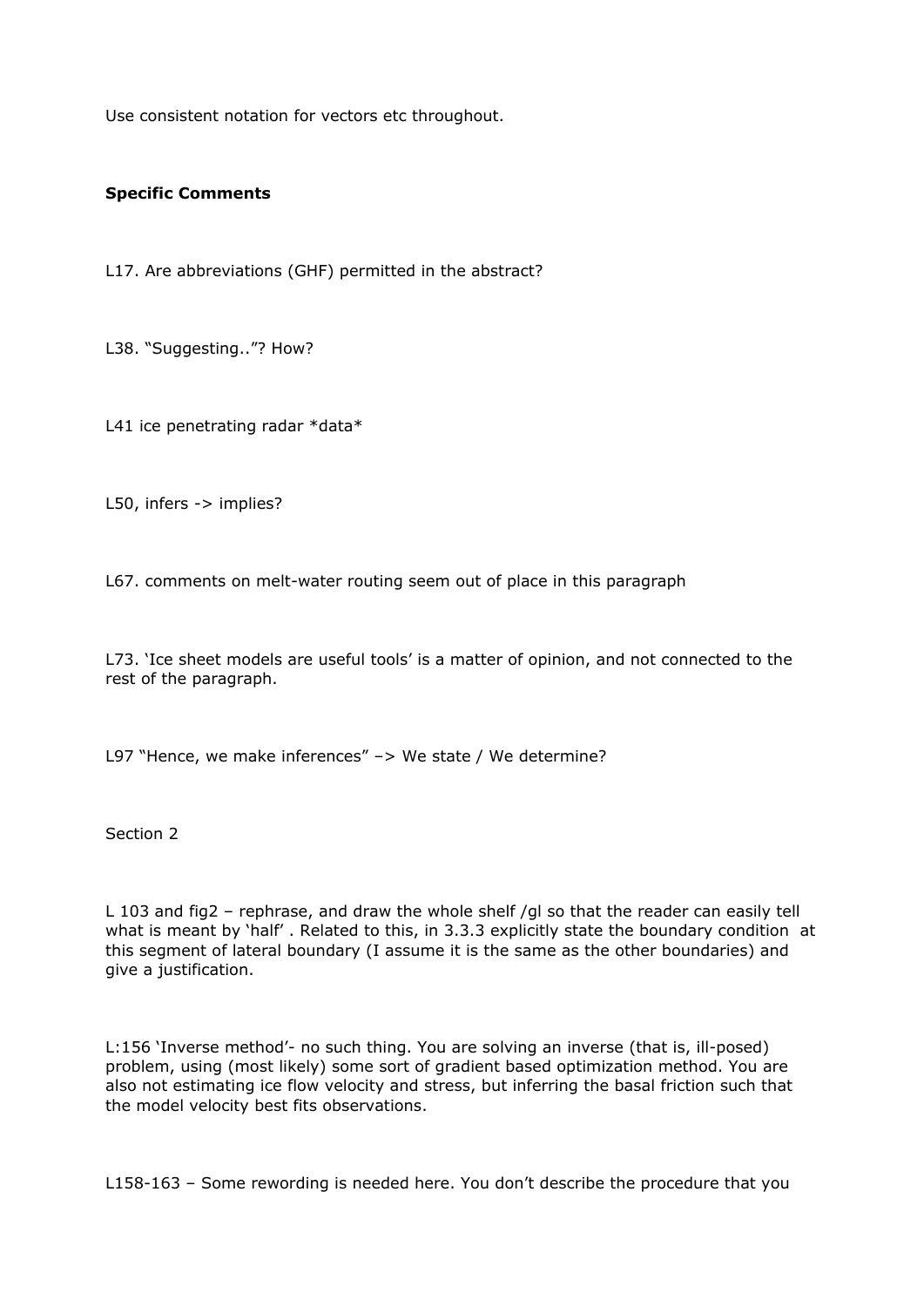hint at for some time, so provide a summary here ('we will describe each model component in sections X and Y, then the coupling in Z')

272, In general, this section need to be cleared up, how for example does 'water input supply a large freezing rate'.

L219: no need to say 'taking six GHF datasets…' or at least rephrase to be clear that you only use one at a time.

L329; Eq 15 is not the Weertman law, it is a linear viscous law which works satisfactorily in inverse problems (because you are really finding Tb, not C) but not in general.

L347 Use subscripts consistently

L363 (and elsewhere) the conductive heat flux Fc =  $-k$  dT/dz is positive (upward) when the bed is warmer than the ice above, so should you not have  $+ k dT/dz$  (i.e – Fc) if the bed "loses heat from upward heat conduction" . What about the case where dT/dz is negative (pressure melting point reached above the ice bed). Does that simply never happen?

L400. This procedure seems important but is glossed over. If Bnew != Bold, then why does the modelled surface velocity not change?

L450 and fig 6. Why is the heat flux negative? Especially since you talk about magnitudes in the text.

L460 and fig  $7$  – it is difficult to tell the difference between these. Would it help to show differences relative to (a) Martos? That said, you don't seem to depend much on these figures so are they really needed?

L487. It is not quite accurate to say that 'The Li experiment gives the best fit' (how is the fit quantified?). I suggest rephrasing along the lines of the following sentence which sums up the results more accurately, i.e it is only the Li experiment that results in a warm base that covers all observed lakes.

506-507 (and elsewhere): The datasets/fields should be referenced correctly '(Li et al